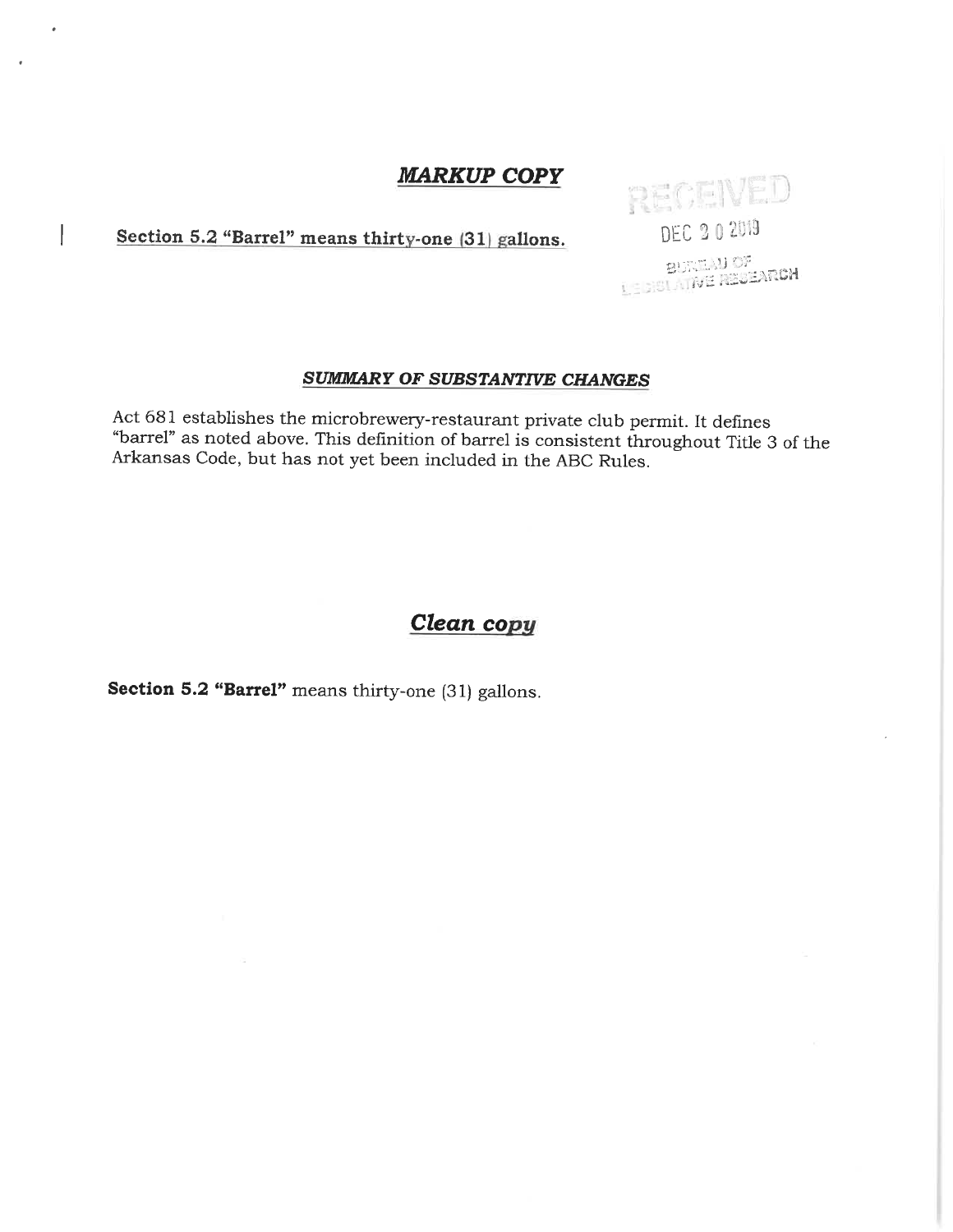Section 5.8 "Malt Beverage" means liquor brewed from fermented juices of grain and having an alcoholic content of at least five percent (5%) but not more than twenty-one  $(21%)$  by weight.

RECEIVED

DEC 202019

i<br>Lectslattve research **SUMMARY OF SUBSTANTIVE CHANGES** 

This definition of "malt beverage" is included in Act 681. It also appears in the small brewery act as well as the microbrewery restaurant act. Until this update, the definition did not appear in the ABC Rules.

## Clean copy

Section 5.8 "Malt Beverage" means liquor brewed from fermented juices of grain and having an alcoholic content of at least five percent (5%) but not more than twenty-one  $(21\%)$  by weight.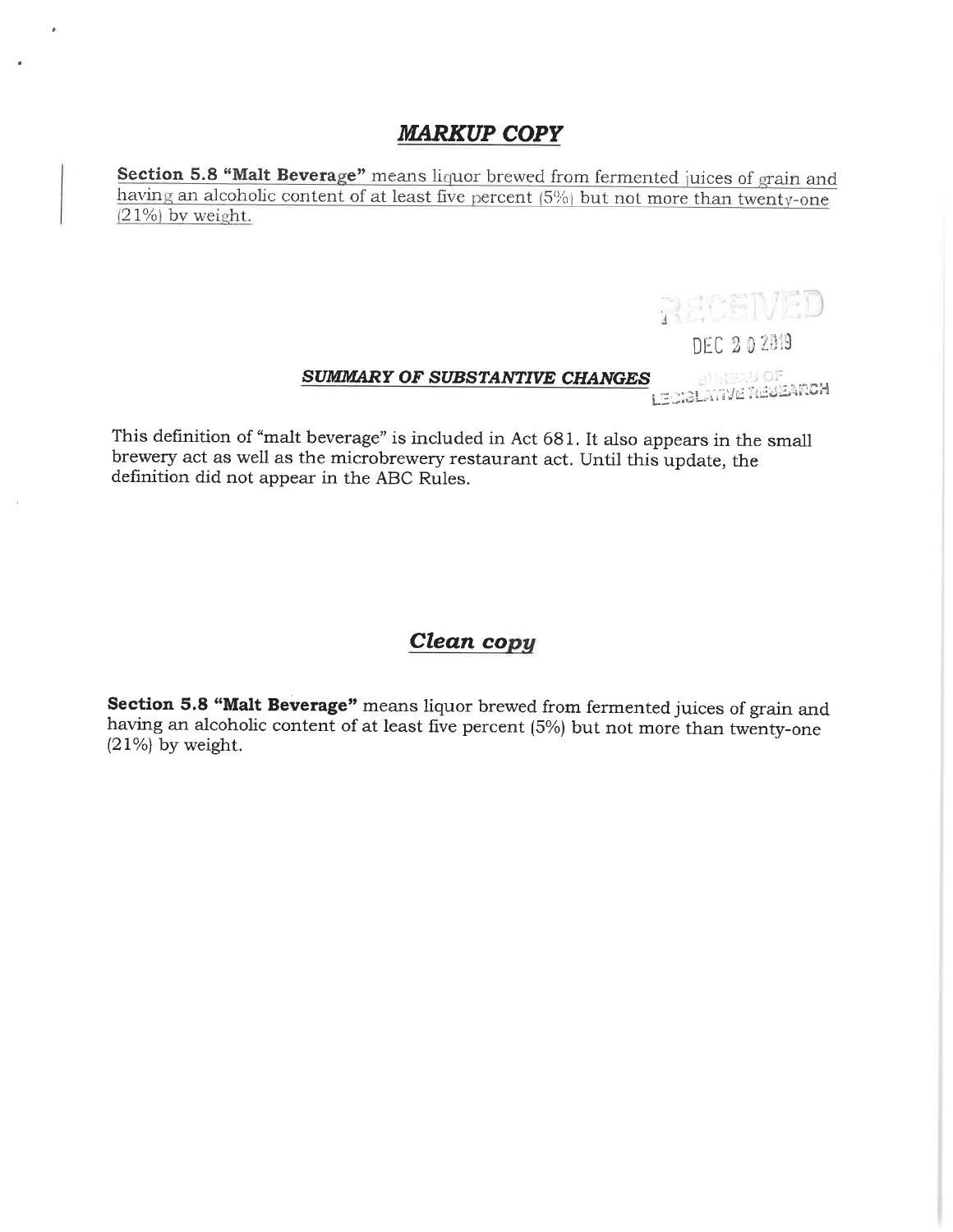DEC 202019

rena (Varia)

Section 5.14 "Microbrewery" means a brewery that manufactures one (1) ou frore varieties of beer, malt beverages, or hard cider in an aggregate quantity not a search forty-five thousand (45,000) barrels per year from all facilities under common ownership with the microbrewery.

Section 5.15 "Microbrewery-restaurant Private Club" means a nonprofit organization organized and existing under the laws of this state that: is both a microbrewery and a restaurant; has members which are not directly or indirectly benefitted by the entity's net revenues; exists for some common recreational, social, patriotic, political, national, benevolent, athletic, community hospitality, professional association, entertainment, or other object or purpose other than the consumption of alcoholic beverages; and has existed for at least one (1) year.

#### **SUMMARY OF SUBSTANTIVE CHANGES**

These terms are defined in Act 681. Both are included in the Rules to clarify the distinction between a microbrewery and a microbrewery-restaurant private club.

## Clean copy

Section 5.14 "Microbrewery" means a brewery that manufactures one (1) or more varieties of beer, malt beverages, or hard cider in an aggregate quantity not to exceed forty-five thousand (45,000) barrels per year from all facilities under common ownership with the microbrewery.

Section 5.15 "Microbrewery-restaurant Private Club" means a nonprofit organization organized and existing under the laws of this state that: is both a microbrewery and a restaurant; has members which are not directly or indirectly benefitted by the entity's net revenues; exists for some common recreational, social, patriotic, political, national, benevolent, athletic, community hospitality, professional association, entertainment, or other object or purpose other than the consumption of alcoholic beverages; and has existed for at least one (1) year.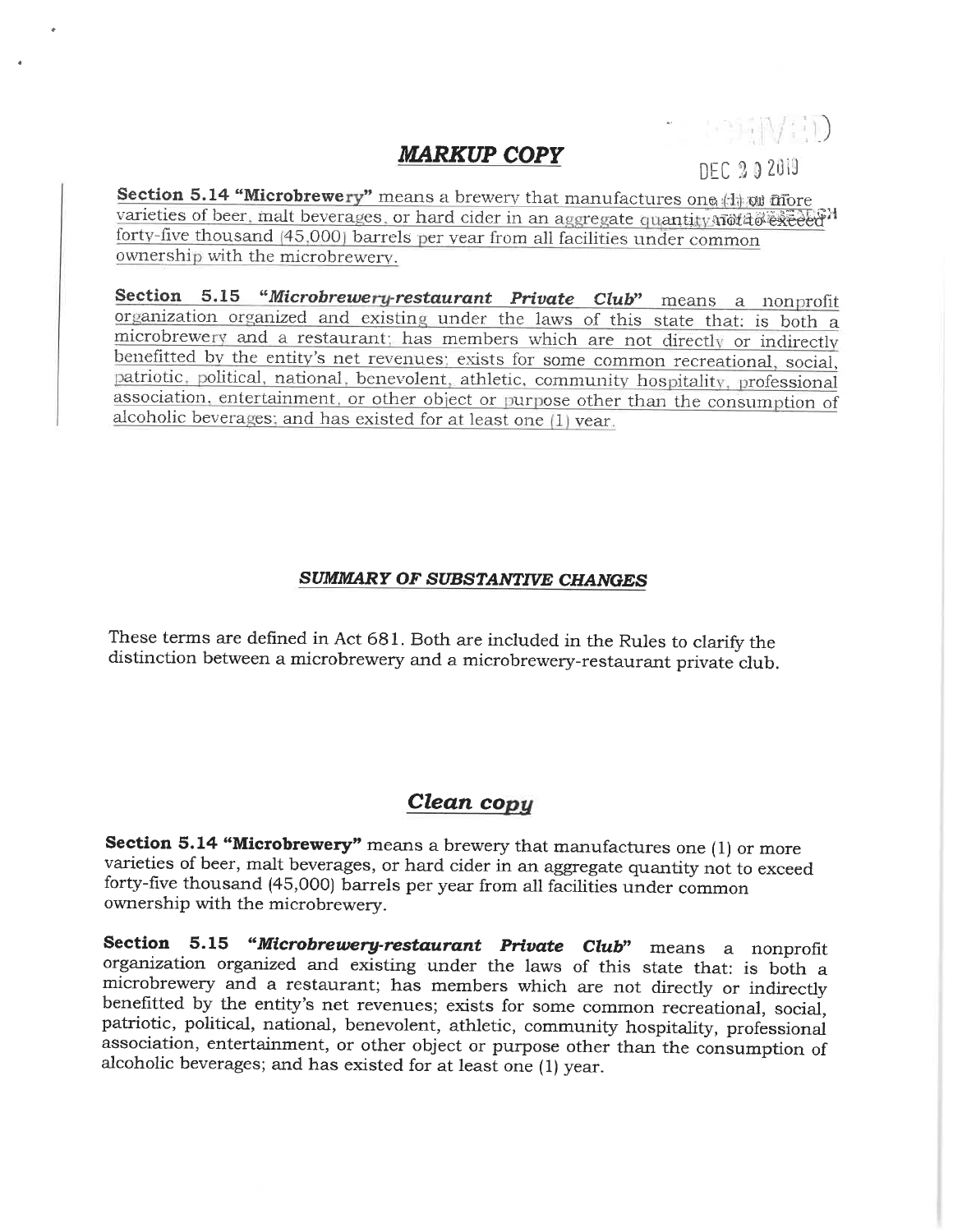SUREAU OF **WERESEARCH** 

RECEIVED

DEC 2 0 2019

Section 5.14.220 "Restaurant" means any public place or private place that is primarily engaged in the business of serving a meal for consumption on the premises to a guest, has a seating capacity of at least fifty (50) people, and has a suitable kitchen facility to serve the entire menu approved by the Alcoholic Beverage Control Division. The menu shall contain a selection of food and shall not be limited to sandwiches or salads. The kitchen shall have adequate refrigeration to preserve the food on the menu, shall be kept in a sanitary condition, and shall comply with the regulationrules of the Department of Health. Food from the menu shall be available from opening time until (2) hours before closing time. "Meal" means the usual assortment of food commonly ordered at various hours of the day and "guest" means a person who orders and is served a meal inside a restaurant during regular hours.  $-\overrightarrow{A}$  microbrewery-restaurant private club must also serve at least one (1) meal per day and be open for business a minimum of five (5) days per week, with the exception of holidays, vacations, and periods of redecorating. (Amended 2020)  $(Adopted 8-21-13)$ 

#### SUMMARY OF SUBSTANTIVE CHANGES

Act 681 establishes a similar definition of "restaurant," as ABC Rules already describe. However, the final sentence is an additional requirement found in Act 681 that was not already part of the ABC Rules definition.

#### Clean copy

Section 5.20 "Restaurant" means any public place or private place that is primarily engaged in the business of serving a meal for consumption on the premises to a guest, has a seating capacity of at least fifty (50) people, and has a suitable kitchen facility to serve the entire menu approved by the Alcoholic Beverage Control Division. The menu shall contain a selection of food and shall not be limited to sandwiches or salads. The kitchen shall have adequate refrigeration to preserve the food on the menu, shall be kept in a sanitary condition, and shall comply with the rules of the Department of Health. Food from the menu shall be available from opening time until (2) hours before closing time. "Meal" means the usual assortment of food commonly ordered at various hours of the day and "guest" means a person who orders and is served a meal inside a restaurant during regular hours. A microbrewery-restaurant private club must also serve at least one (1) meal per day and be open for business a minimum of five (5) days per week, with the exception of holidays, vacations, and periods of redecorating. (Amended 2020)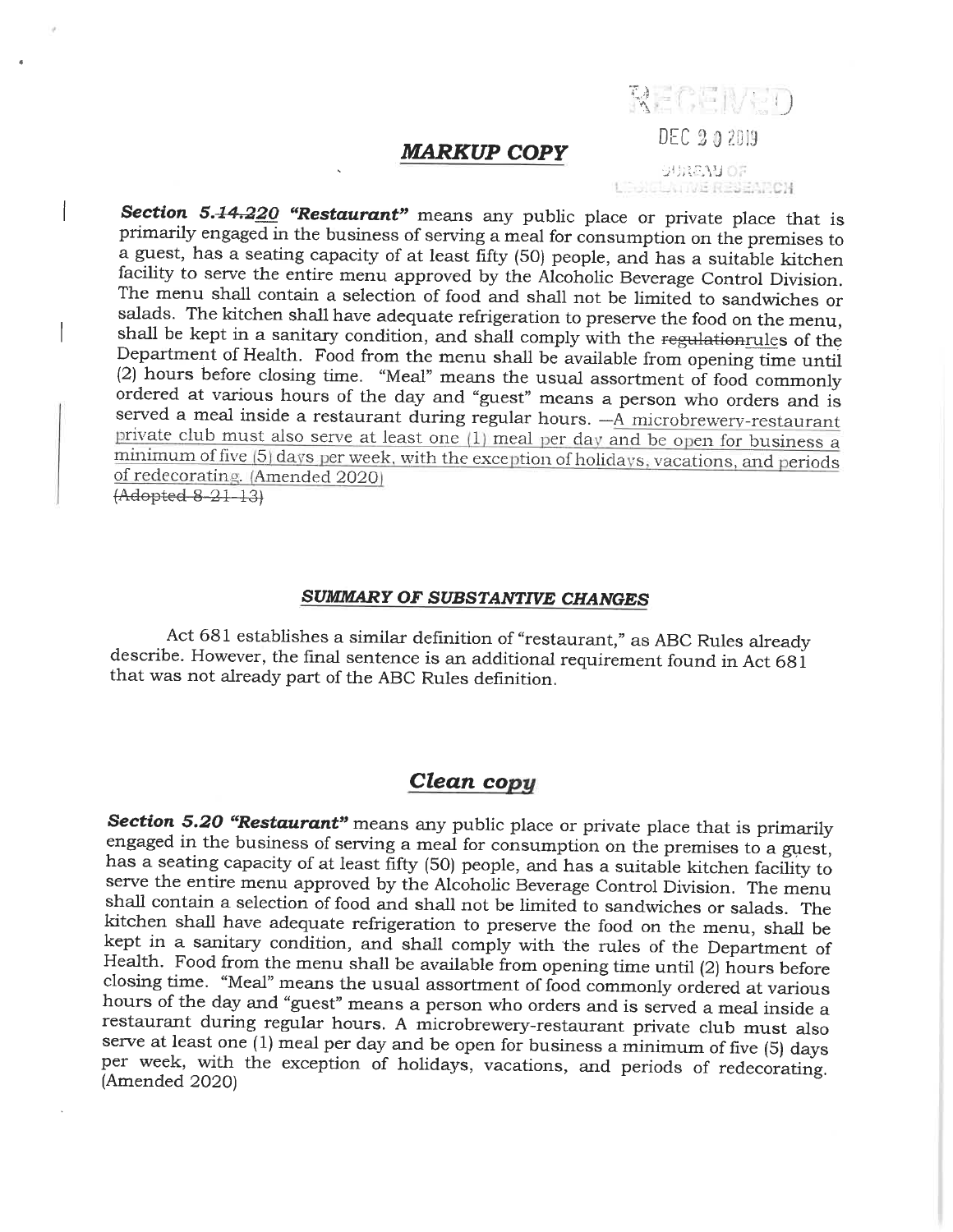**Stricken language would be deleted from and underlined language would be added to present law. Act 681 of the Regular Session**

| $A$ Bill<br>92nd General Assembly<br>2<br>Regular Session, 2019<br>3<br>4<br>By: Representatives Hawks, Magie<br>5<br>By: Senator K. Ingram<br>6<br>7<br><b>For An Act To Be Entitled</b> | <b>HOUSE BILL 1852</b> |
|-------------------------------------------------------------------------------------------------------------------------------------------------------------------------------------------|------------------------|
|                                                                                                                                                                                           |                        |
|                                                                                                                                                                                           |                        |
|                                                                                                                                                                                           |                        |
|                                                                                                                                                                                           |                        |
|                                                                                                                                                                                           |                        |
|                                                                                                                                                                                           |                        |
| 8                                                                                                                                                                                         |                        |
| 9<br>AN ACT TO AMEND THE LAW REGARDING ALCOHOLIC                                                                                                                                          |                        |
| 10<br>BEVERAGES; TO ESTABLISH A MICROBREWERY-RESTAURANT                                                                                                                                   |                        |
| PRIVATE CLUB PERMIT; TO AMEND PORTIONS OF THE LAW<br>11                                                                                                                                   |                        |
| 12<br>RESULTING FROM INITIATED ACT 1 OF 1942; AND FOR OTHER                                                                                                                               |                        |
| PURPOSES.<br>13                                                                                                                                                                           |                        |
| 14                                                                                                                                                                                        |                        |
| 15                                                                                                                                                                                        |                        |
| <b>Subtitle</b><br>16                                                                                                                                                                     |                        |
| TO AMEND THE LAW REGARDING ALCOHOLIC<br>17                                                                                                                                                |                        |
| BEVERAGES; TO AMEND PORTIONS OF THE LAW<br>18                                                                                                                                             |                        |
| RESULTING FROM INITIATED ACT 1 OF 1942;<br>19                                                                                                                                             |                        |
| 20<br>AND TO ESTABLISH A MICROBREWERY-                                                                                                                                                    |                        |
| 21<br>RESTAURANT PRIVATE CLUB PERMIT.                                                                                                                                                     |                        |
| 22                                                                                                                                                                                        |                        |
| 23                                                                                                                                                                                        |                        |
| 24<br>BE IT ENACTED BY THE GENERAL ASSEMBLY OF THE STATE OF ARKANSAS:                                                                                                                     |                        |
| 25                                                                                                                                                                                        |                        |
| 26<br>SECTION 1. Arkansas Code Title 3, Chapter 5, is amended to add an                                                                                                                   |                        |
| 27<br>additional subchapter to read as follows:                                                                                                                                           |                        |
| 28<br>Subchapter 19 - Microbrewery-Restaurant Private Club Permit                                                                                                                         |                        |
| 29                                                                                                                                                                                        |                        |
| 3-5-1901. Definitions.<br>30                                                                                                                                                              |                        |
| 31<br>As used in this subchapter:                                                                                                                                                         |                        |
| 32<br>(1) "Alcoholic beverage" means a beverage containing more than                                                                                                                      |                        |
| 33<br>five-tenths percent (0.5%) of alcohol by weight;                                                                                                                                    |                        |
| 34<br>(2)<br>"Barrel" means thirty-one gallons (31 gals.);                                                                                                                                |                        |
| 35<br>(3) "Beer" means a fermented liquor made from malt or a<br>36<br>substitute and having an alcoholic content not in excess of five percent (5%)                                      |                        |

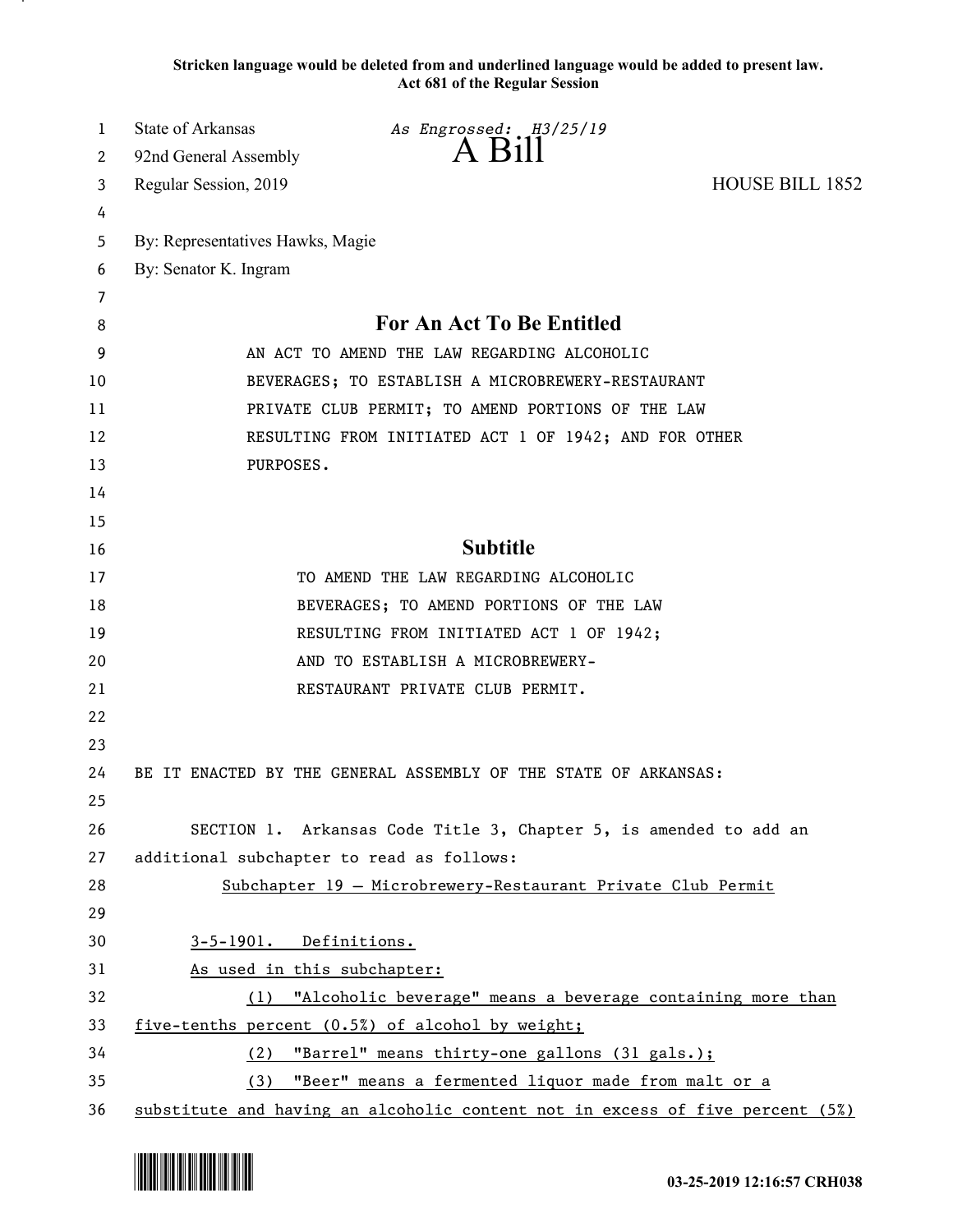| 1            | by volume;                                                                    |
|--------------|-------------------------------------------------------------------------------|
| $\mathbf{2}$ | (4) "Dry area" means an area in this state in which the                       |
| 3            | manufacture or sale of beer is prohibited by a local-option election held     |
| 4            | pursuant to applicable laws of this state;                                    |
| 5            | (5) "Malt beverage" means a liquor brewed from the fermented                  |
| 6            | juices of grain and having an alcoholic content of at least five percent (5%) |
| 7            | but not more than twenty-one percent (21%) by weight;                         |
| 8            | (6) "Microbrewery" means a brewery that manufactures one (1) or               |
| 9            | more varieties of beer, malt beverage, or hard cider in an aggregate quantity |
| 10           | not to exceed forty-five thousand (45,000) barrels per year from all          |
| 11           | facilities under common ownership with the microbrewery;                      |
| 12           | "Microbrewery-restaurant private club" means a nonprofit<br>(7)               |
| 13           | organization organized and existing under the laws of this state that:        |
| 14           | (A) Is both a microbrewery and a restaurant;                                  |
| 15           | (B) Has members, which are not directly or indirectly                         |
| 16           | benefitted by the entity's net revenues;                                      |
| 17           | (C) Exists for some common recreational, social,                              |
| 18           | patriotic, political, national, benevolent, athletic, community hospitality,  |
| 19           | professional association, entertainment, or other object or purpose other     |
| 20           | than the consumption of alcoholic beverages; and                              |
| 21           | (D) Has existed for at least one (1) year; and                                |
| 22           | "Restaurant" means a public or private place that:<br>(8)                     |
| 23           | (A) Is kept, used, maintained, advertised, and held out to                    |
| 24           | the public or to a private or restricted membership as a place where complete |
| 25           | meals are actually and regularly served;                                      |
| 26           | Has adequate and sanitary kitchen and dining<br>(B)                           |
| 27           | equipment;                                                                    |
| 28           | Has seating capacity for at least fifty (50) people;<br>(C)                   |
| 29           | (D)<br>Has sufficient number and type of employees to                         |
| 30           | prepare, cook, and serve suitable food for its guests or members;             |
| 31           | Serves at least one (1) meal per day; and<br>(E)                              |
| 32           | (F)<br>Is open for business a minimum of five (5) days per                    |
| 33           | week, with the exception of holidays, vacations, and periods of redecorating. |
| 34           |                                                                               |
| 35           | 3-5-1902. Microbrewery-restaurant private club.                               |
| 36           | (a) A microbrewery-restaurant private club applicant shall be an              |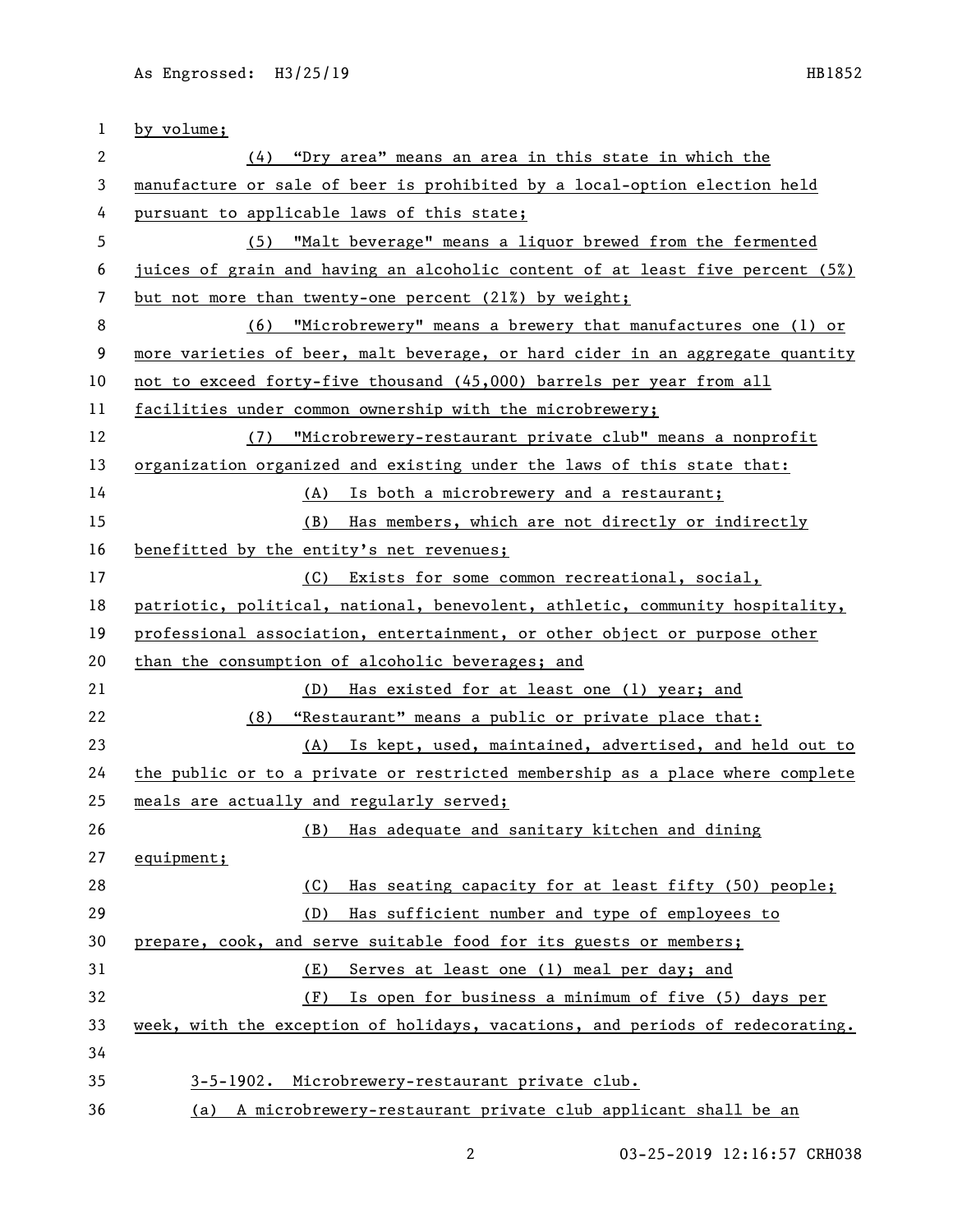| 1  | entity organized and existing under the laws of this state before applying    |
|----|-------------------------------------------------------------------------------|
| 2  | for a microbrewery-restaurant private club permit as prescribed in this       |
| 3  | subchapter.                                                                   |
| 4  | (b) The net revenues of the microbrewery-restaurant private club shall        |
| 5  | not directly or indirectly benefit its members, except for the payment of     |
| 6  | bona fide expenses of the microbrewery-restaurant private club's operations.  |
| 7  | (c) Activities at the microbrewery-restaurant private club shall be           |
| 8  | conducted for some common recreational, social, patriotic, political,         |
| 9  | national, benevolent, athletic, community hospitality, professional           |
| 10 | association, entertainment, or other object or purpose and not solely for the |
| 11 | consumption of alcoholic beverages.                                           |
| 12 | $(d)(1)$ At the time of application for a microbrewery-restaurant             |
| 13 | private club permit, the entity shall own or lease, be the holder of a buy-   |
| 14 | sell agreement or offer and acceptance, or have an option to lease a          |
| 15 | building, property, or space for the reasonable comfort and accommodation of  |
| 16 | its members and the families and guests of its members.                       |
| 17 | (2)<br>The microbrewery-restaurant private club shall restrict the            |
| 18 | use of club facilities to its members and the families and guests of its      |
| 19 | members.                                                                      |
| 20 | (e) For purposes of this subchapter, a person is a member of the              |
| 21 | microbrewery-restaurant private club only upon ordering an alcoholic beverage |
| 22 | as defined in § 3-5-1901.                                                     |
| 23 | (f) If the entity holding a microbrewery-restaurant private club              |
| 24 | permit additionally holds another alcoholic beverage permit, the hours of     |
| 25 | operation authorized for the microbrewery-restaurant private club applies to  |
| 26 | all permits of the entity.                                                    |
| 27 |                                                                               |
| 28 | 3-5-1903. Microbrewery-restaurant private club - Procedure for                |
| 29 | obtaining permit.                                                             |
| 30 | (a) A microbrewery-restaurant private club applicant may apply to             |
| 31 | obtain a microbrewery-restaurant private club through the procedures provided |
| 32 | under § 3-9-222.                                                              |
| 33 | (b)(1) The application for a microbrewery-restaurant private club             |
| 34 | shall be submitted to the division and accompanied by an annual permit fee of |
| 35 | one thousand five hundred dollars (\$1,500).                                  |
| 36 | In an area in which the sale of alcoholic beverages is not<br>(2)             |
|    |                                                                               |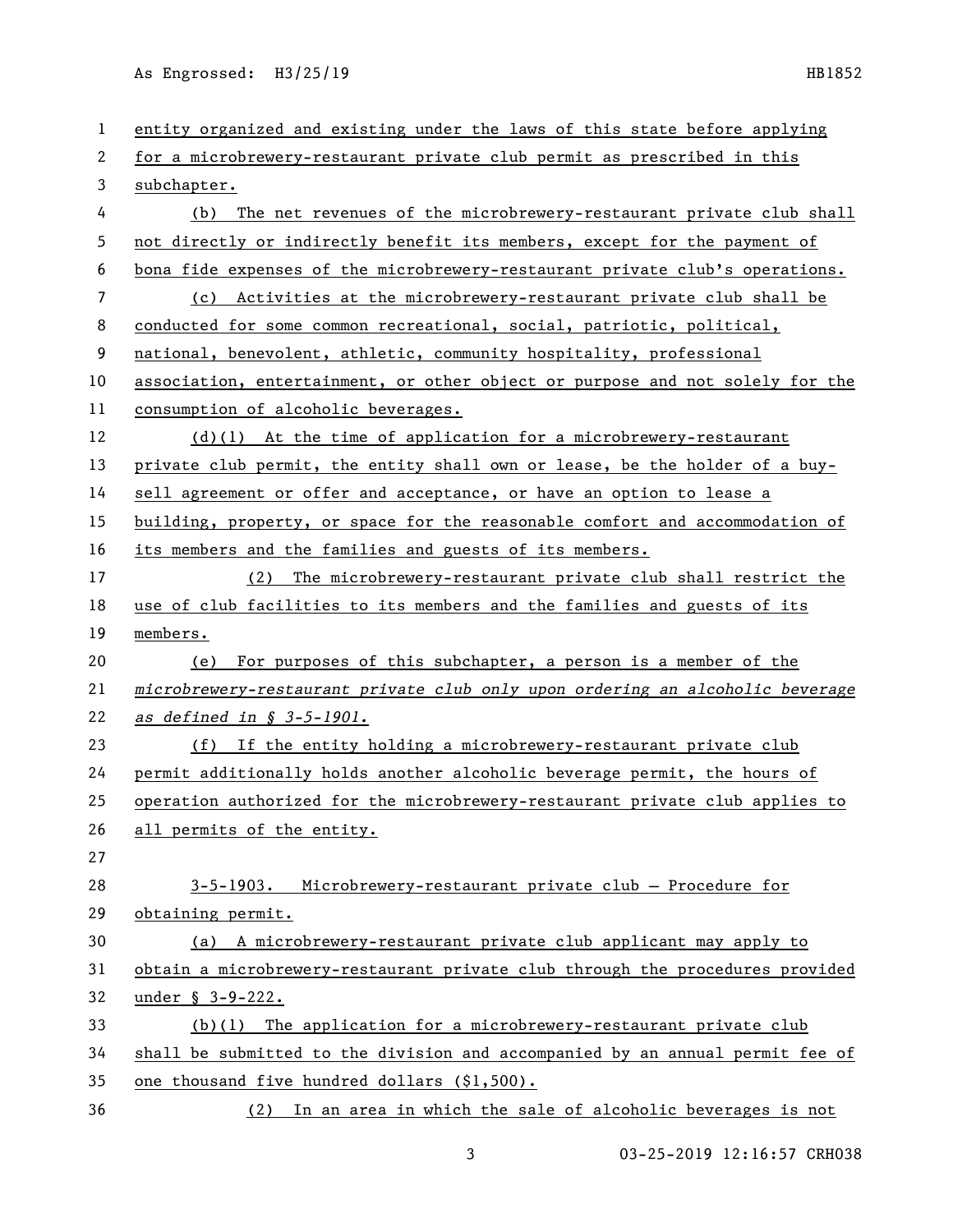| 1  | authorized by local option under § 3-8-201 et. seq., the application for a    |
|----|-------------------------------------------------------------------------------|
| 2  | microbrewery-restaurant private club permit shall be accompanied by an        |
| 3  | additional application fee of one thousand five hundred dollars $(1,500)$ .   |
| 4  | $(c)(1)$ After filing an acceptable application with the Director of the      |
| 5  | Alcoholic Beverage Control Division, the applicant shall publish at least one |
| 6  | (1) time each week for four (4) consecutive weeks in a legal newspaper of     |
| 7  | general circulation in the city in which the premises are situated or, if the |
| 8  | premises are not in a city, in a newspaper of general circulation for the     |
| 9  | locality where the business is to be conducted, a notice that the applicant   |
| 10 | has applied for a permit to dispense alcoholic beverages on the premises.     |
| 11 | (2)<br>The notice shall be:                                                   |
| 12 | (A) In such form as the director prescribes; and                              |
| 13 | (B) Verified.                                                                 |
| 14 | The notice shall list the name of the business owner and the<br>(3)           |
| 15 | managing agent, as applicable, and shall state:                               |
| 16 | (A) That the manager, owner, at least one (1) partner, or                     |
| 17 | the majority stockholder is a resident of Arkansas;                           |
| 18 | That he or she is of good moral character;<br>(B)                             |
| 19 | (C)<br>That he or she has never been convicted of a felony;                   |
| 20 | That he or she has never had a permit to sell or<br>(D)                       |
| 21 | dispense alcoholic beverages revoked within the five (5) years preceding the  |
| 22 | date of the notice; and                                                       |
| 23 | That he or she has never been convicted of violating<br>(E)                   |
| 24 | the laws of this state or of any other state governing the sale or dispensing |
| 25 | of alcoholic beverages.                                                       |
| 26 | $(d)(1)$ Within five (5) days after filing an application for a permit        |
| 27 | to dispense alcoholic beverages on the premises, a notice of the application  |
| 28 | shall be posted in a conspicuous place at the entrance to the planned         |
| 29 | premises.                                                                     |
| 30 | The applicant shall notify the director of the date when the<br>(2)           |
| 31 | notice is first posted.                                                       |
| 32 | (3) A permit shall not be issued to an applicant until proper                 |
| 33 | notice has been posted on the premises for at least thirty (30) consecutive   |
| 34 | days.                                                                         |
| 35 | The notice shall be in such form as the director shall<br>(4)                 |
| 36 | prescribe and shall be:                                                       |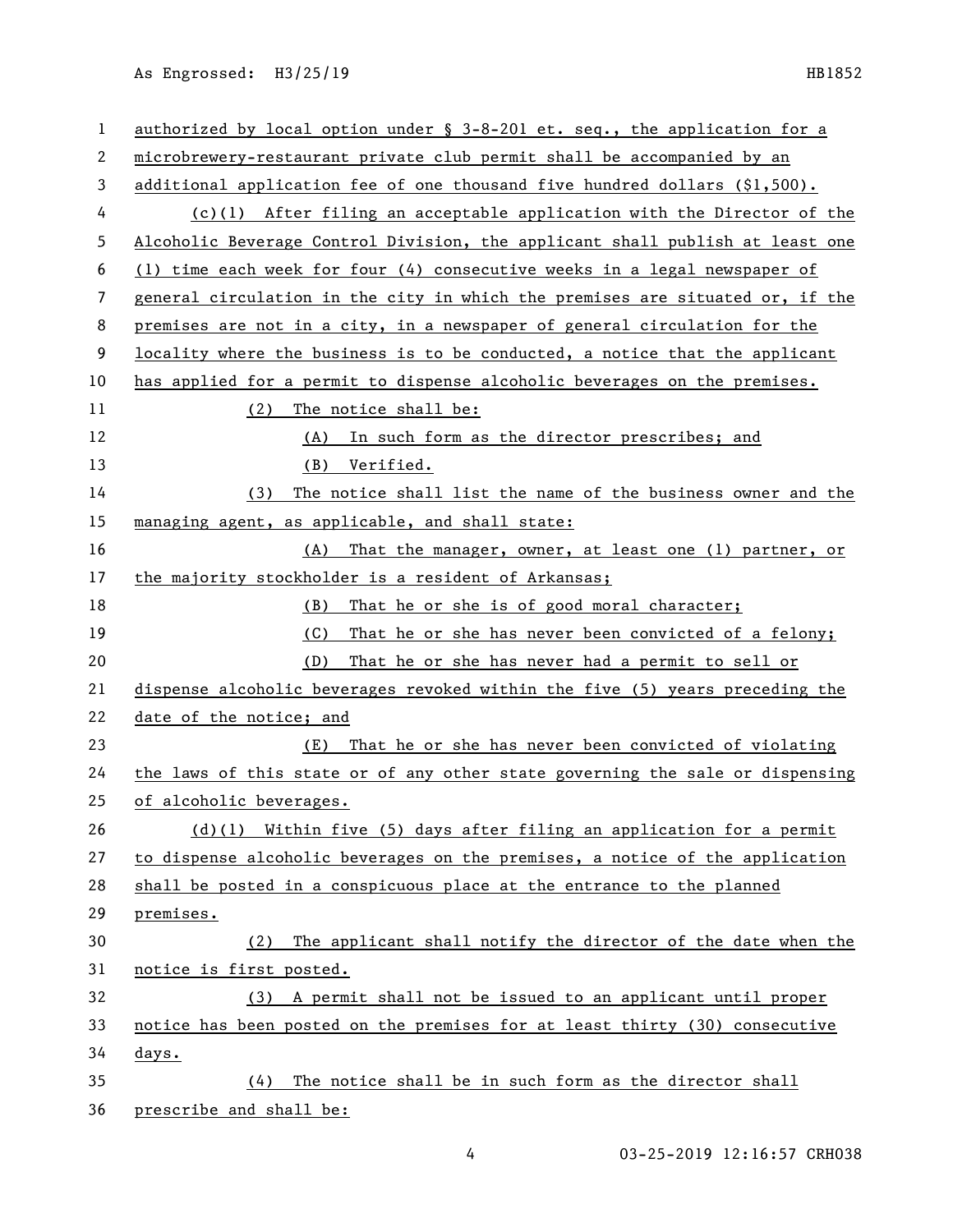| $\mathbf{1}$   | (A) At least eleven inches (11") in width and seventeen                         |
|----------------|---------------------------------------------------------------------------------|
| $\overline{c}$ | inches (17") in height; and                                                     |
| 3              | (B) Printed in black lettering on a yellow background.                          |
| 4              | $(e)(1)$ Upon receipt of an application for a permit and notification of        |
| 5              | the posted notice as required under subsection (d) of this section, the         |
| 6              | director shall immediately mail a copy of the application to the sheriff,       |
| 7              | chief of police, if located within a city, prosecuting attorney of the          |
| 8              | locality in which the premises are situated, and city board of directors or     |
| 9              | other governing body of the city in which the premises are located.             |
| 10             | (2) A permit shall not be issued by the director under this                     |
| 11             | section until at least thirty (30) days have passed from the mailing of the     |
| 12             | notices required by this section.                                               |
| 13             | (3) If the director receives notification of an objection to the                |
| 14             | issuance of a permit from a governing official of the city or county within     |
| 15             | the thirty $(30)$ days required under subdivision $(d)(3)$ of this section, the |
| 16             | director shall not issue the permit until he or she has held a public           |
| 17             | hearing.                                                                        |
| 18             | (f) The director may issue a permit as authorized in this section upon          |
| 19             | determination that the applicant is qualified and that the application is in    |
| 20             | the public interest.                                                            |
| 21             |                                                                                 |
| 22             | 3-5-1904. Permit - Scope - Restrictions.                                        |
| 23             | (a) The Director of the Alcoholic Beverage Control Division may issue           |
| 24             | a microbrewery-restaurant private club permit that authorizes the permitee      |
| 25             | to:                                                                             |
| 26             | (1) Operate a microbrewery-restaurant private club and                          |
| 27             | manufacture one (1) or more varieties of beer, malt beverage, or hard cider     |
| 28             | in an aggregate quantity not to exceed forty-five thousand (45,000) barrels     |
| 29             | per year from all facilities under common ownership with the microbrewery;      |
| 30             | (2)(A) Store beer, malt beverage, and hard cider manufactured by                |
| 31             | the microbrewery-restaurant private club and any other beer, malt beverage,     |
| 32             | and hard cider that the microbrewery-restaurant private club permitee may       |
| 33             | purchase from retailers and small brewers permitted by this state on the        |
| 34             | microbrewery-restaurant private club permitted premises and on the premises     |
| 35             | of the one (1) separate brewing facility of a microbrewery-restaurant private   |
| 36             | club authorized under subdivision $(a)(8)$ of this section.                     |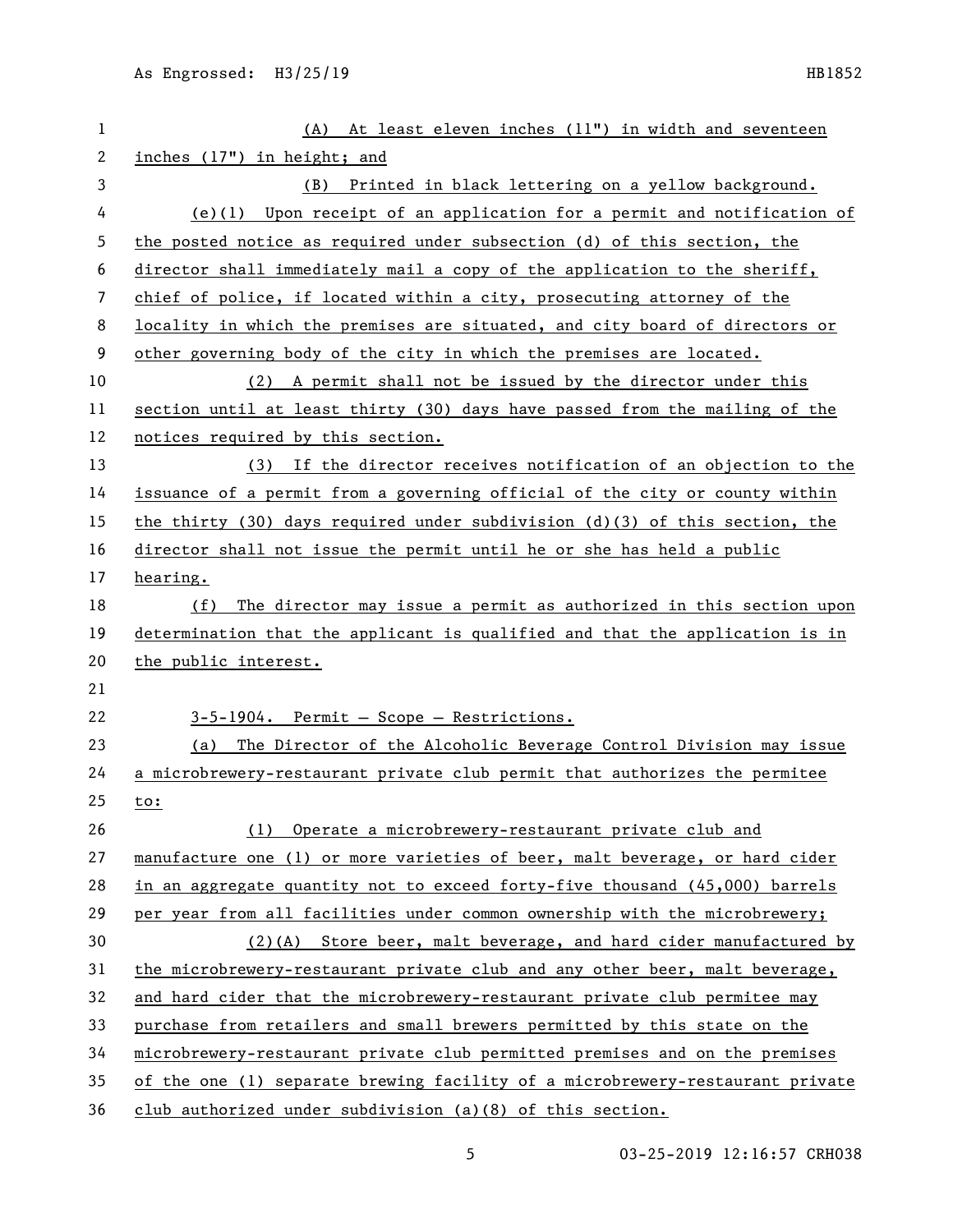| $\mathbf 1$ | (B)<br>Two (2) or more microbrewery-restaurant private clubs                  |
|-------------|-------------------------------------------------------------------------------|
| 2           | sharing common ownership or a brewery of any size sharing common ownership    |
| 3           | with a microbrewery-restaurant private club shall be considered one (1)       |
| 4           | entity for purposes of:                                                       |
| 5           | (i) Calculating barrel production; and                                        |
| 6           | The transportation of beer, malt beverage, or<br>(ii)                         |
| 7           | hard cider produced by one (1) entity among no more than three (3)            |
| 8           | microbrewery-restaurant private clubs of the one (1) entity;                  |
| 9           | Operate a restaurant that is the sales outlet for beer, malt<br>(3)           |
| 10          | beverage, or hard cider manufactured by the microbrewery-restaurant private   |
| 11          | club and that sells the beer, malt beverage, or hard cider and any other      |
| 12          | beer, malt beverage, hard cider, or wine that the microbrewery-restaurant     |
| 13          | private club permitee may purchase from retailers permitted by this state for |
| 14          | consumption on the permitted premises or purchased directly from permitted    |
| 15          | small brewers allowed to distribute directly to the microbrewery-restaurant   |
| 16          | private club;                                                                 |
| 17          | Sell on the premises beer, malt beverage, or hard cider<br>(4)                |
| 18          | manufactured by the microbrewery-restaurant private club or commonly owned    |
| 19          | facility to a member for on-premises consumption during legal operating       |
| 20          | hours;                                                                        |
| 21          | Serve to a member on-premises complimentary samples of beer,<br>(5)           |
| 22          | malt beverages, or hard cider produced by the microbrewery-restaurant private |
| 23          | club;                                                                         |
| 24          | Sell beer, malt beverage, or hard cider of its own<br>(6)                     |
| 25          | manufacture to a wholesale dealer permitted by this state for the purpose of  |
| 26          | resale to other retail permit holders under §§ 3-4-605 and 3-5-101, dealing   |
| 27          | with wholesale distribution of beer, malt beverage, and hard cider;           |
| 28          | (7)(A) Conduct beer-tasting, malt beverage-tasting, and hard                  |
| 29          | cider-tasting events for educational or promotional purposes at any location  |
| 30          | in wet areas of this state if:                                                |
| 31          | (i) A request for approval to conduct a beer-                                 |
| 32          | tasting, malt beverage-tasting, and hard cider-tasting event is received by   |
| 33          | the Alcoholic Beverage Control Division at least two (2) weeks before the     |
| 34          | event;                                                                        |
| 35          | The request is approved by the division; and<br>(ii)                          |
| 36          | (iii) Written notice is given by the division to the                          |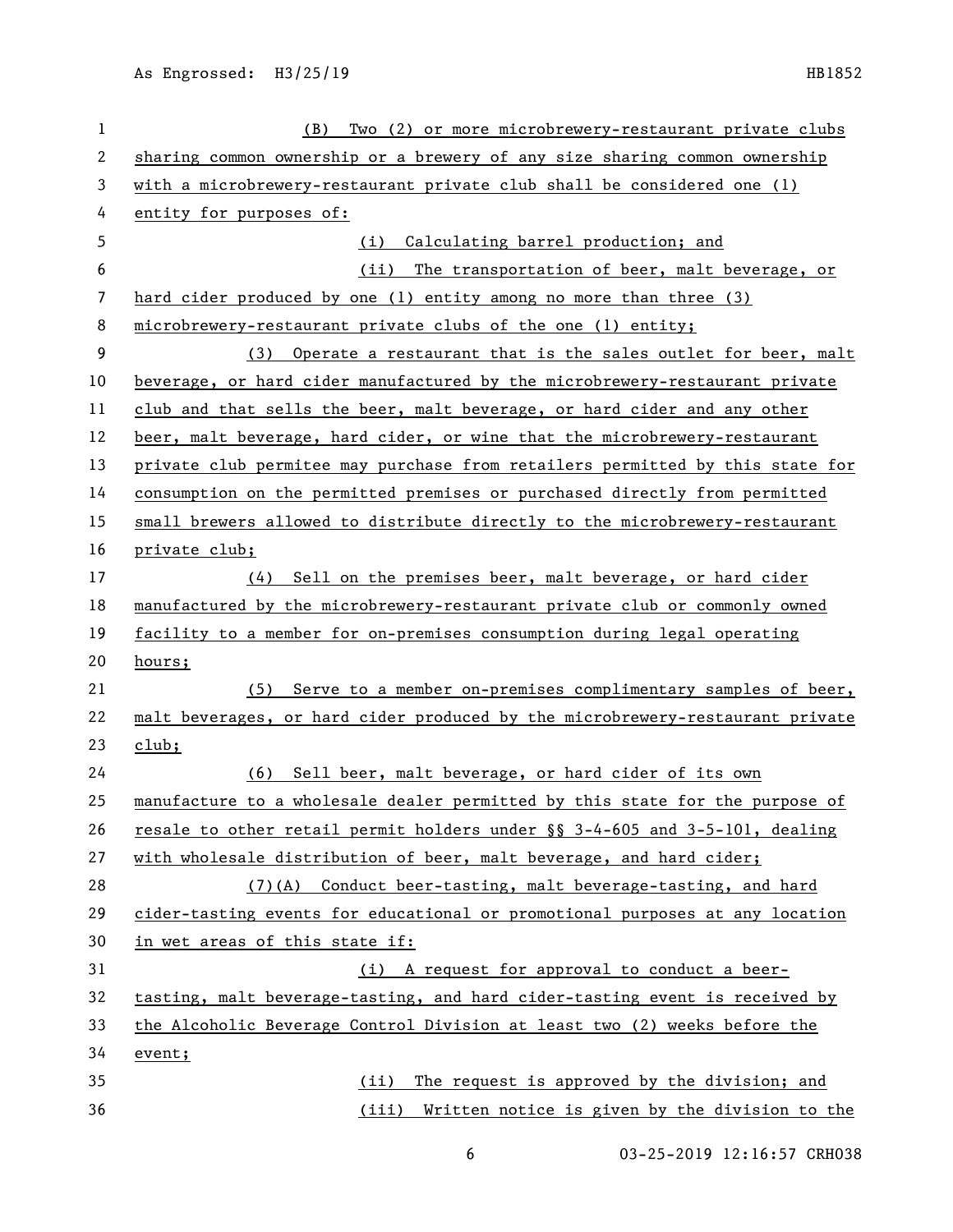| 1              | permit holder at least five (5) days before the event.                         |
|----------------|--------------------------------------------------------------------------------|
| $\mathbf{2}$   | (B) The microbrewery-restaurant private club shall use                         |
| 3              | only beer, malt beverage, and hard cider produced by the microbrewery-         |
| 4              | restaurant private club for an event approved under subdivision $(a)(8)(A)$ of |
| 5              | this section.                                                                  |
| 6              | Subdivision $(a)(8)(A)$ of this section does not<br>(C)                        |
| $\overline{7}$ | authorize the conducting of a beer-tasting, malt beverage-tasting, and hard    |
| 8              | cider-tasting event at a separate brewing facility of a microbrewery-          |
| 9              | restaurant private club authorized under subdivision (a)(9) of this section;   |
| 10             | and                                                                            |
| 11             | $(8)(A)$ Maintain one (1) separate brewing facility for the                    |
| 12             | production or storage of beer, malt liquor, and hard cider as needed to meet   |
| 13             | demand, except that each facility used by the microbrewery-restaurant private  |
| 14             | club permittee shall not in the aggregate produce more than forty-five         |
| 15             | thousand (45,000) barrels of beer, malt beverage, and hard cider per year.     |
| 16             | (B) Beer, malt beverage, and hard cider produced by a                          |
| 17             | separate brewing facility of a microbrewery-restaurant private club permittee  |
| 18             | shall be:                                                                      |
| 19             | Sold to a permitted wholesaler; or<br>(i)                                      |
| 20             | (ii) Transported:                                                              |
| 21             | (a) From the separate brewing facility to a                                    |
| 22             | microbrewery-restaurant private club commonly owned by the owner of the        |
| 23             | separate brewing facility for retail sale for consumption on the permitted     |
| 24             | premises; or                                                                   |
| 25             | To the separate brewing facility from a<br>(b)                                 |
| 26             | microbrewery-restaurant private club commonly owned by the owner of the        |
| 27             | separate brewing facility for storage, production, or packaging.               |
| 28             | (b) The director may issue a microbrewery-restaurant private club              |
| 29             | permit if the microbrewery-restaurant private club premises are in a dry area  |
| 30             | and the governing body has approved an applicant under $\S$ 3-5-1903.          |
| 31             | $(c)(1)$ Except as provided in subdivision $(c)(2)$ of this section, after     |
| 32             | October 1, 2019, the director shall not issue a microbrewery-restaurant        |
| 33             | private club permit to a person or entity having more than five percent $(5%)$ |
| 34             | common ownership with a person or entity holding a permit under the Arkansas   |
| 35             | Small Brewery Act, § 3-5-1401 et seq., or qualifying as a supplier under § 3-  |
|                |                                                                                |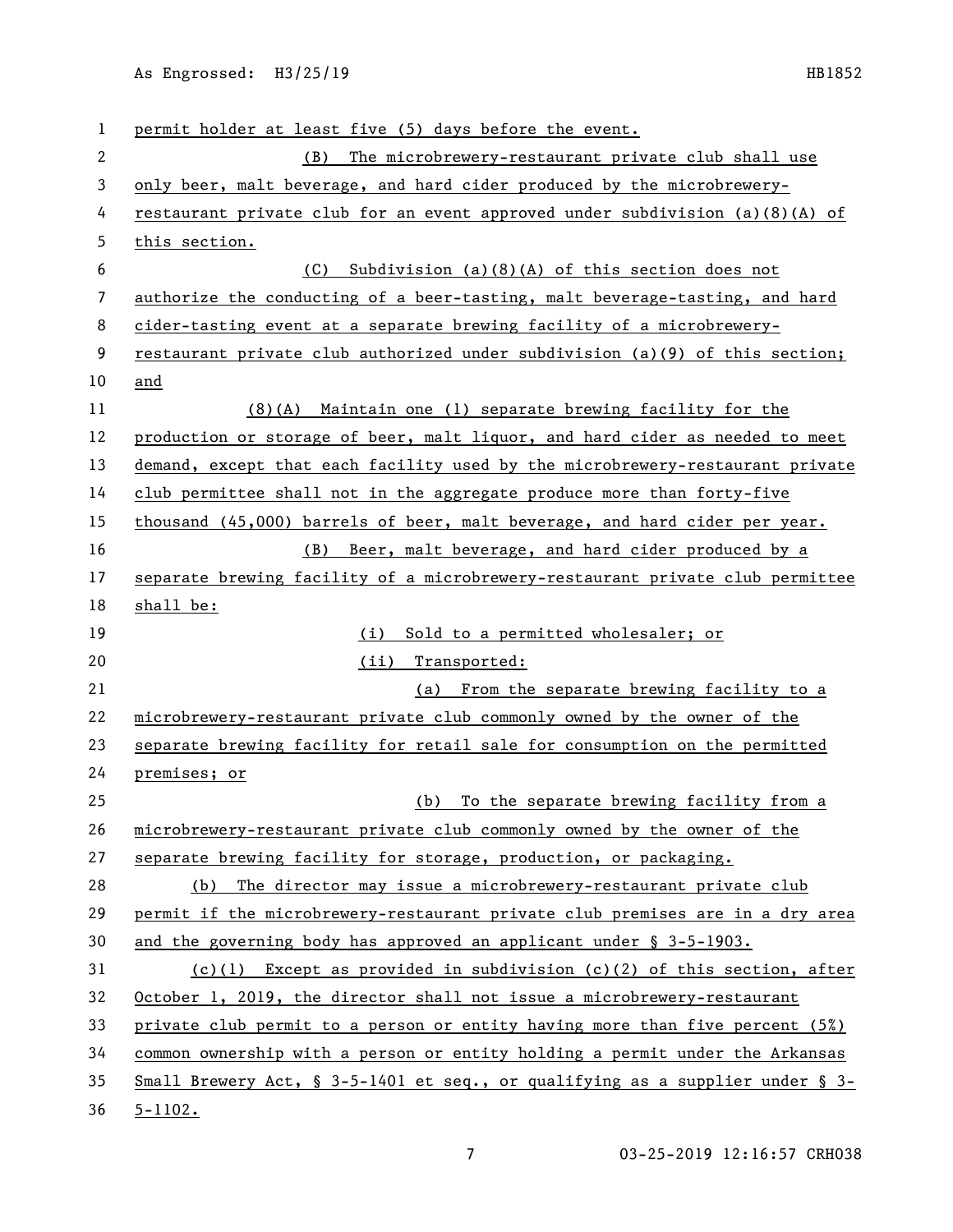| $\mathbf{1}$   | The director may issue an additional microbrewery-restaurant<br>(2)            |
|----------------|--------------------------------------------------------------------------------|
| 2              | private club permit after October 1, 2019, to a person or entity holding a     |
| 3              | microbrewery-restaurant private club permit as of October 1, 2019, and having  |
| 4              | more than five percent (5%) common ownership with a person or entity if the    |
| 5              | person or entity holds a permit under the Arkansas Small Brewery Act, § 3-5-   |
| 6              | 1401 et seq., or qualifies as a supplier under § 3-5-1102.                     |
| $\overline{7}$ |                                                                                |
| 8              | 3-5-1905. Microbrewery-restaurant private clubs - Sales prohibited.            |
| 9              | (a) A microbrewery-restaurant private club permitted under this                |
| 10             | subchapter shall not sell alcoholic beverages either by the package or by the  |
| 11             | drink to a:                                                                    |
| 12             | Nonmember for on-premises or off-premises consumption; or<br>(1)               |
| 13             | Member for off-premises consumption.<br>(2)                                    |
| 14             | (b) If a permittee sells, barters, loans, or gives away an alcoholic           |
| 15             | beverage in violation of this subchapter or other alcoholic beverage control   |
| 16             | laws of this state, the permit of the club shall be revoked.                   |
| 17             |                                                                                |
| 18             | $3-5-1906$ . Fees and taxes.                                                   |
| 19             | A microbrewery-restaurant private club permitee shall:                         |
| 20             | (1) Pay the applicable city or county permit fees and barrelage                |
| 21             | or taxes and shall pay a state permitting fee to the Alcoholic Beverage        |
| 22             | Control Division of seven hundred fifty dollars (\$750) per fiscal year to     |
| 23             | manufacture and sell to members its beer, malt beverages, and hard cider for   |
| 24             | consumption on the premises and to sell to members other beer, malt            |
| 25             | beverages, and hard cider purchased from a permitted wholesaler for            |
| 26             | consumption on the premises;                                                   |
| 27             | (2) Measure beer, malt beverages, and hard cider manufactured by               |
| 28             | the microbrewery-restaurant private club, otherwise comply with applicable     |
| 29             | excise and enforcement tax determinations of the beer, malt beverages, and     |
| 30             | hard cider, and pay any applicable bond or deposit and the amount of the       |
| 31             | state excise tax and enforcement tax to this state, except the fees and taxes  |
| 32             | provided in § 3-5-205, and as required by § § 3-7-104 and 3-7-111; and         |
| 33             | (3) Pay a tax at the rate of seven dollars and fifty cents                     |
| 34             | (\$7.50) per barrel, and proportionately for larger and smaller gallonages per |
| 35             | barrel, on all beer, malt beverages, and hard cider in quantities of up to     |
| 36             | forty-five thousand (45,000) barrels per year produced and sold or offered     |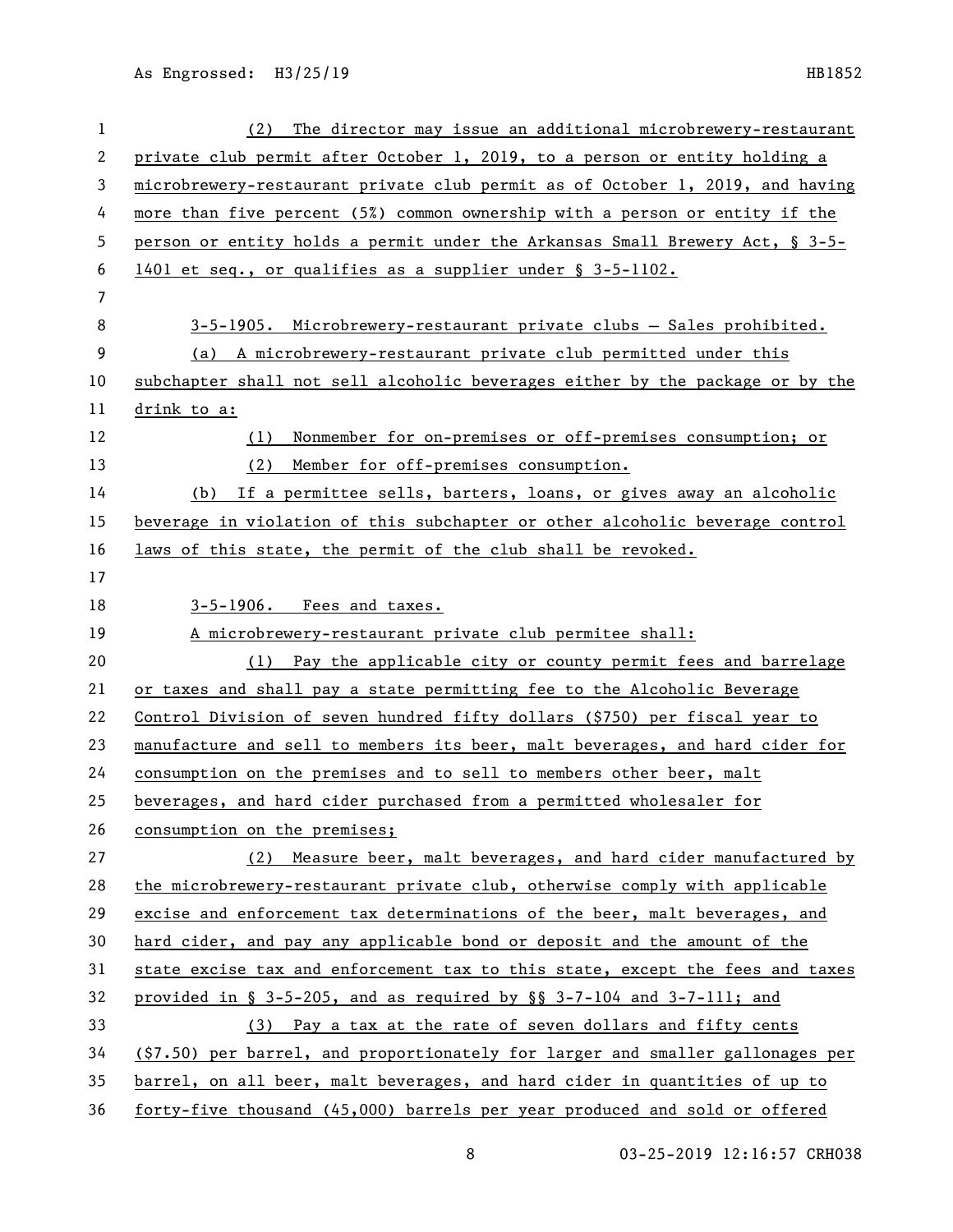| 1  | for sale in the state.                                                         |
|----|--------------------------------------------------------------------------------|
| 2  |                                                                                |
| 3  | 3-5-1907. Microbrewery-restaurant private clubs - Reapplication for            |
| 4  | permit.                                                                        |
| 5  | An entity that is denied upon application to the Director of the<br>(a)        |
| 6  | Alcoholic Beverage Control Division for a permit to operate as a               |
| 7  | microbrewery-restaurant private club in a dry territory may reapply by         |
| 8  | following the procedures stated in $\S$ 3-5-1903 and the additional procedures |
| 9  | provided for in subsection (b) of this section.                                |
| 10 | $(b)(1)$ If the applicant is reapplying within two (2) years from the          |
| 11 | date an application was denied by the director, the application shall be       |
| 12 | accompanied by certification from the county clerk of the county in which the  |
| 13 | microbrewery-restaurant private club is to be located certifying that the      |
| 14 | applicant obtained signatures from at least twenty-five percent (25%) of the   |
| 15 | registered voters in the county.                                               |
| 16 | The application under this section shall be filed no later<br>(2)              |
| 17 | than twenty (20) days from the date that the county clerk certifies the        |
| 18 | petition.                                                                      |
| 19 | The petition on which the signatures are obtained under this<br>(3)            |
| 20 | section shall state clearly that the purpose of the petition is to obtain an   |
| 21 | alcoholic beverage permit for a microbrewery-restaurant private club and to    |
| 22 | serve alcoholic beverages to members.                                          |
| 23 | The person obtaining signatures shall verify the signatures<br>(4)             |
| 24 | by affidavit that shall be filed with the county clerk at the time of filing   |
| 25 | the petition for certification.                                                |
| 26 |                                                                                |
| 27 | 3-5-1908. Collection of taxes.                                                 |
| 28 | The Director of the Department of Finance and Administration shall<br>(a)      |
| 29 | assess and collect delinquent state and local taxes from the owner or owners   |
| 30 | of the microbrewery-restaurant private club, file claims for unpaid taxes      |
| 31 | against bonds or other security required to be posted by the permittee, and    |
| 32 | enforce liens against assets held by the owner or owners.                      |
| 33 | The Alcoholic Beverage Control Division may suspend or refuse to<br>(b)        |
| 34 | renew a permit held by a nonpartner if the microbrewery-restaurant private     |
| 35 | club owner fails to remit state or local taxes.                                |

36